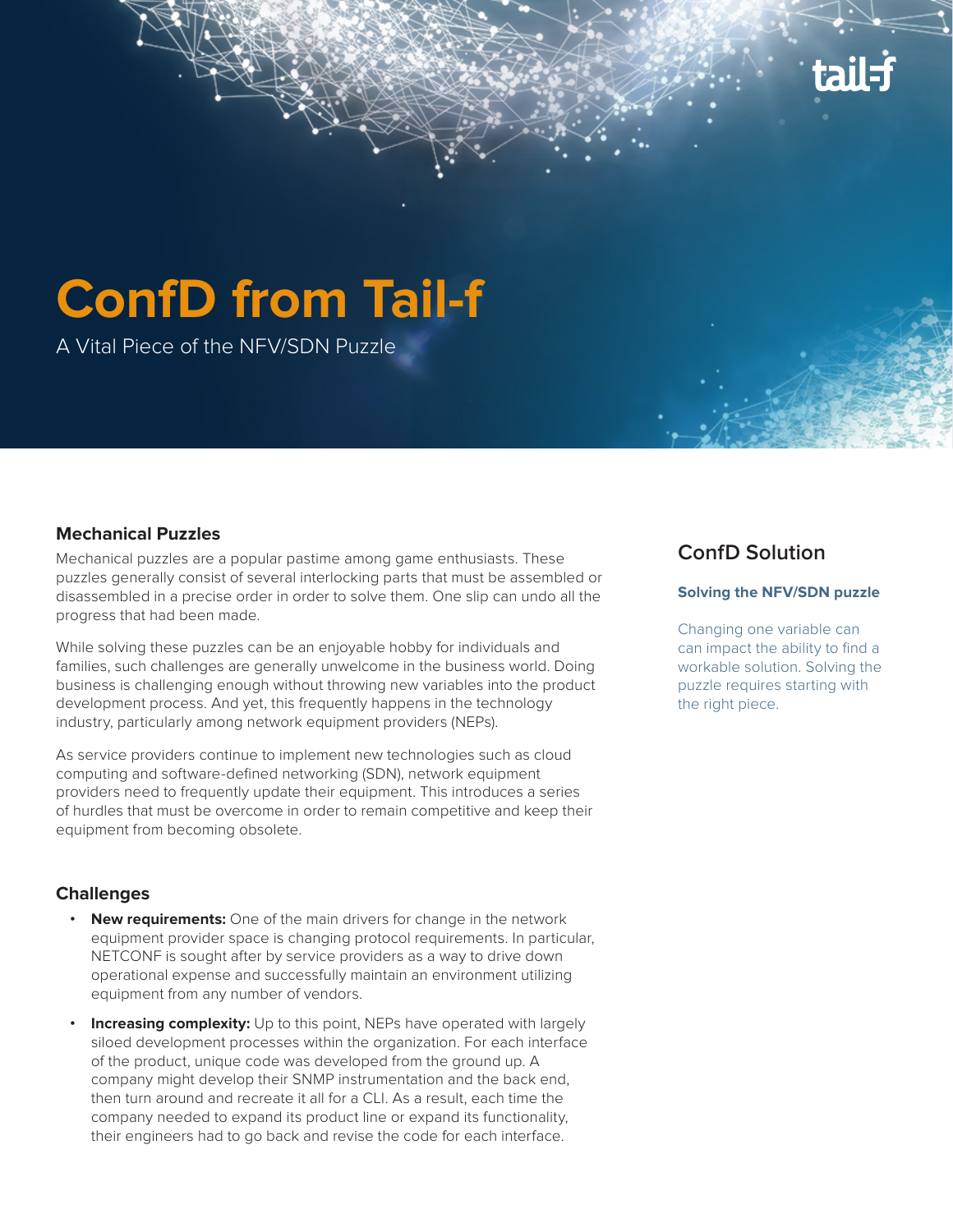Eventually, it becomes impossible to maintain.

- **Expense:** As a consequence of increasing complexity, established NEPS have found that it is more expensive to support changes to their current product line than it would be to completely replace their management interface. This situation has continued to the point that it has become costprohibitive to develop disruptive, next-generation solutions that will deliver competitive advantage.
- **Maintaining the status quo:** While new interfaces and protocols must be supported in the latest generation of products, many organizations are hesitant to move away from the way things have been done for years. This need to preserve current interfaces and applications can paralyze an NEP and make innovation even more challenging.
- **Supporting features first:** Because it is the data plane and the control plane that tend to be the points of emphasis in a given piece of network equipment, the management plane has often been an afterthought for NEPs. This can result in a last-minute scramble to model the management plane, leading to increased expense, delayed rollout or the deployment of an inferior product.

Much like the mechanical puzzle, this series of challenges has created a set of delicately balanced parts. Changing one variable can have a domino effect that negatively impacts the ability to find a workable solution. Solving such a puzzle requires starting with the right piece. ConfD from Tail-f has been developed to offer such a solution for established NEPs.

#### **The Solution: ConfD from Tail-f**

ConfD is a management plane solution that was developed to aid established NEPs as they create their next-generation boxes and incorporate the latest set of demands from their customers. No other commercially available management plane solution offers the same degree of control, support and functionality to strengthen what has previously been a weak point in network equipment providers. ConfD offers the following key benefits::

- **The latest technology:** The use of YANG is the standard for modeling the management plane with the NETCONF protocol. It's vital that NEPs take advantage of the opportunity to incorporate NETCONF in all their solutions moving forward. ConfD provides full NETCONF support through the use of YANG, including transactions, validations, commits and rollbacks.
- **• Increased modeling efficiency**: Whereas in the past each interface was modeled separately in its own silo, ConfD delivers the realization of an important new innovation: model once, use many. This means that the company can develop a single model of a northbound interface that describes all the management data and apply it to all other interfaces, preventing current problems with spaghetti code from plaguing them in the future.
- **• Legacy support:** With years or even decades of experience, NEPs are reluctant to embrace a third party product if it means tearing out their old management solution completely. ConfD allows businesses to maintain

### **ConfD Key Benefits**

- Full support through the use of YANG
- Code can be modeled once and repeated across systems
- Maintain current software with minimal disruptions
- Seemless integration between planes is key to reducing the development cycle to produce solutions quickly